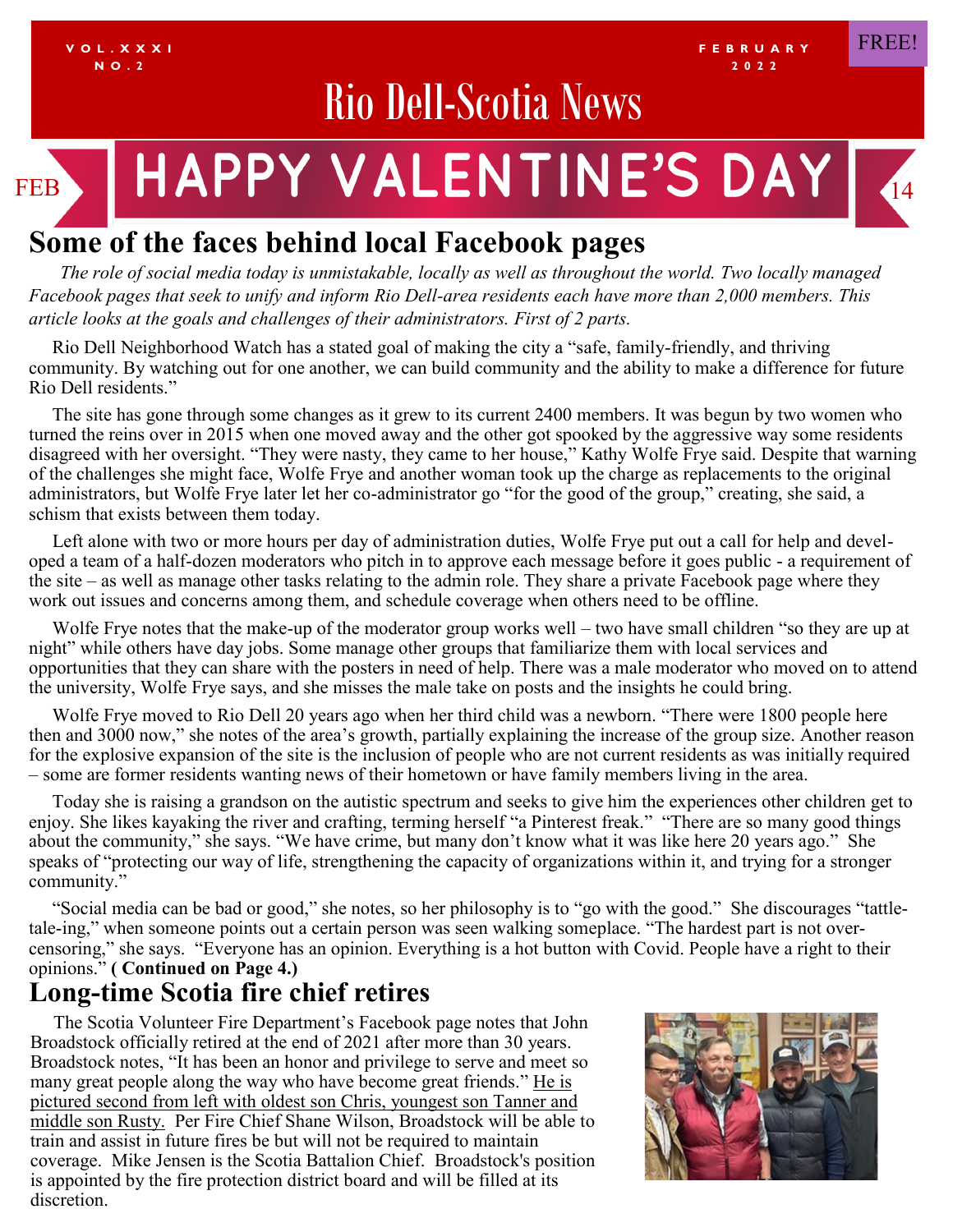#### *NEWS AND NOTES*

## **Scotia Bluffs offers walk-in dental care, more**

 Dental care is available on a walk-in basis at Scotia Bluffs along with Covid testing and vaccines, according to Tracy Waid, chief operations officer. Most insurances are accepted, she notes, and one doesn't need to be a medical patient to receive dental care.

 The expected opening of the new health care facility in the former Tru Valu hardware location in the Scotia shopping center has been pushed back to May due to supply-chain issues, she notes, as major portions of the project such as the heating system, have been delayed in arrival.

#### **Need repairs to valuables after the earthquake?**

 Scotia resident Loretta Huntress reminds people of her repair and restoration service, for antiques, furnishings and cherished items of all kinds that may have become broken over time, or as recently as the earthquake that struck the area last month. Featured in the December, 2019 issue of this newsletter with references available, she looks forward to challenges in making old things good again. Contact her with your need to see what she can do to give new life to your possessions. Call 707.783.3209.



## **Advanced Security named 2021 Dealer of the Year**

 Chamber member Advanced Security Systems has been named Dealer of the Year by *Security Distributing and Marketing* magazine, a national trade journal representing the alarm industry.

"We are humbled and honored, especially as we celebrate our  $50<sup>th</sup>$  year," president and CEO Chuck Petrusha said. The family-owned and operated business offers a complete line of security and life safety systems for residential and commercial customers and offices in Crescent City, Eureka, and Santa Rosa.

## **Tesla battery to go live in Rio Dell this month**

 A Tesla storage battery donated to the city in December is scheduled to go live mid-month following some work by PG&E and the manufacturer, according to City Manager Kyle Knopp. The "Rio Dell Big Battery" energy storage facility was made possible through the California Public Utility Commission's Equity Resilience Self‐Generation Incentive Program created following the 2019 Public Safety Power Shutoffs.

 The battery system can power both water and wastewater treatment systems for up to 20 hours independent from the electricity grid. The system also stores electricity during low pricing periods and offsets energy consumption during high price periods, thereby helping to reduce energy costs.

 Knopp said these new capabilities "will enable us to better serve the community during potential future blackouts or other energy disrupting events."

#### **City seeks public support for biking/walking trail**

 The Rio Dell Beautification Committee has been circulating petitions to promote the Eel River Bike/Walking trail. City Manager Kyle Knopp says "We need community support to pull down grant funding to make the trail happen. We don't want to be the only city in Humboldt County without this type of facility for outdoor exercise and recreation. It's important that we receive signatures, letters and any other kind support for this project."

## **Update on area girl's service dog fundraising**

 The family of Kymber Linn, a young girl with autism, has been raising funds to finance a service dog, as reported in a recent issue of this newsletter. Her grandmother is Deborah Jean Savio of Rio Dell. The family is half-way to the \$17,000 goal, and has identified a firm, Superdog Service Dogs near the Bay area, that will train and supply the animal. Those wishing to contribute can use the gofundme site here: https://www.gofundme.com/f/an-autism-service -dog-for-kymber-linn.

#### **Get involved! Join chamber monthly call-in meetings to share ideas**

 The chamber of commerce board meets on the first Friday of the month at noon by phone. Meetings are always open to the public. Call to hear what is being discussed, share ideas and see where you can help! The next meeting is Feb. 4 at noon. Call 605-313-4802 and at the prompt, enter access code 860467.

## *NEWS AND NOTES continued on page 3.*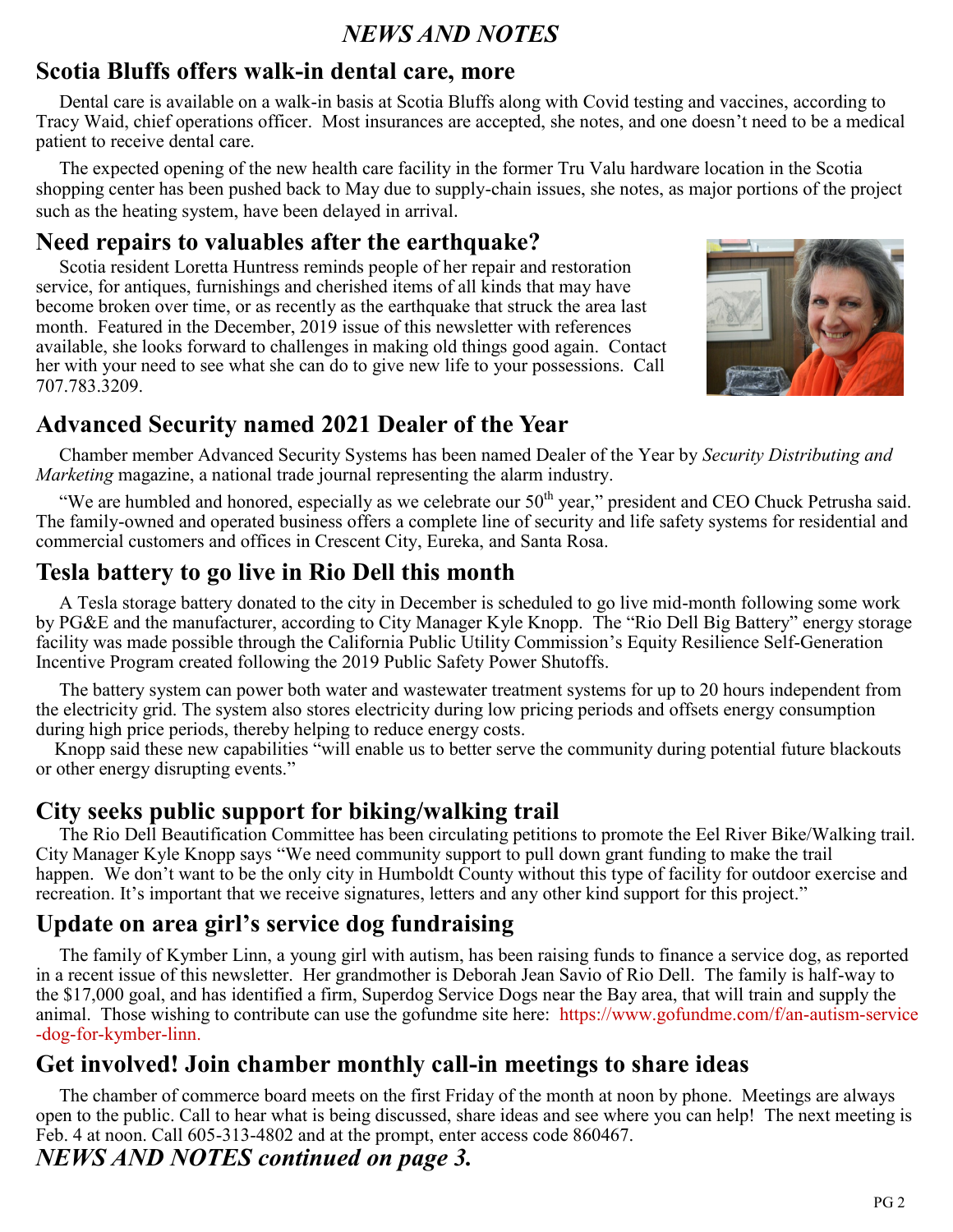# **Family stops traffic for good causes**

Stop 'n Go Traffic Control is a local, family-owned business that manages traffic safety when work is being done in or near a roadway. Rio Dell native Wes Nally, wife Nancy and their three children and sometimes grandchildren sally forth with cones, signs, vests, and radios to help people navigate roads that are under construction or being affected by unusual circumstances.





 Like around Reggae on the River; the Redwood Run, an annual motorcycle event near Piercy; and the Avenue of the Giants Marathon, all of which they continue to work, although Wes notes he is now formally retired. And they rolled out the cones and unfurled the orange flags when the chamber put up holiday lights on the Eagle Prairie Bridge in early December, and then took them down (as required by Cal Trans) five weeks later. **Nancy, Justin and Wes Nally Sidney Bishop** 

 "We did traffic management for about 25 years," Nally said, including major projects like at Confusion Hill; it sprang from a road construction business he ran. He speaks fondly of Cal-Trans staff. "They are great people, they make it work," he says of his years of interacting with the large organization. "I still have a Class A license in that," he said of road building. For traffic control, Cal Trans requires a C31 license, which involves passing a state test.

 "My parents lived here, I was born in Scotia Hospital," Nally notes. His children live in the area. Son Justin recently moved to Carlotta but turned out for the Sunday morning shift when the bridge lights came down. Granddaughter Sidney Bishop, who works for the Rio Dell school district in various capacities, started the morning and her mom, Staci Leeper, stepped in later to hold the Stop/Slow sign.

#### *NEWS AND NOTES CONT. FROM PAGE 2 ———***Stories we're hoping to have more on, soon**

 Kreations is opening two new auto body repair facilities, on Broadway in Eureka and across from the high school Fortuna which reportedly will offer training to high school students interested in an auto body career.

 Margro Advisors, a cannabis consulting firm, has its office on Wildwood Avenue and was credited with encouraging the city council to support the lowering of taxes due to go into effect this year for cannabis growers, due to the declining price of the product.

Hoby's has a new owner, scheduled to take over at newsletter deadline. Stop in and say Hi!



# The HWMA Tire Recycling Program is back!

The Hawthorne Street Transfer Station in Eureka will accept up to nine auto or light truck tires per day at no extra charge. It's ok if they're on rims. No businessgenerated tires please. This program is only for household generated tires. The program runs until next summer.

This program is funded by Cal Recycle.

Call or email us for details:: 268-8680 or info@hwma.net **www.hwma.net**

**Humboldt Waste Management Authority**

**1059 W. Hawthorne St., Eureka, CA 95501**